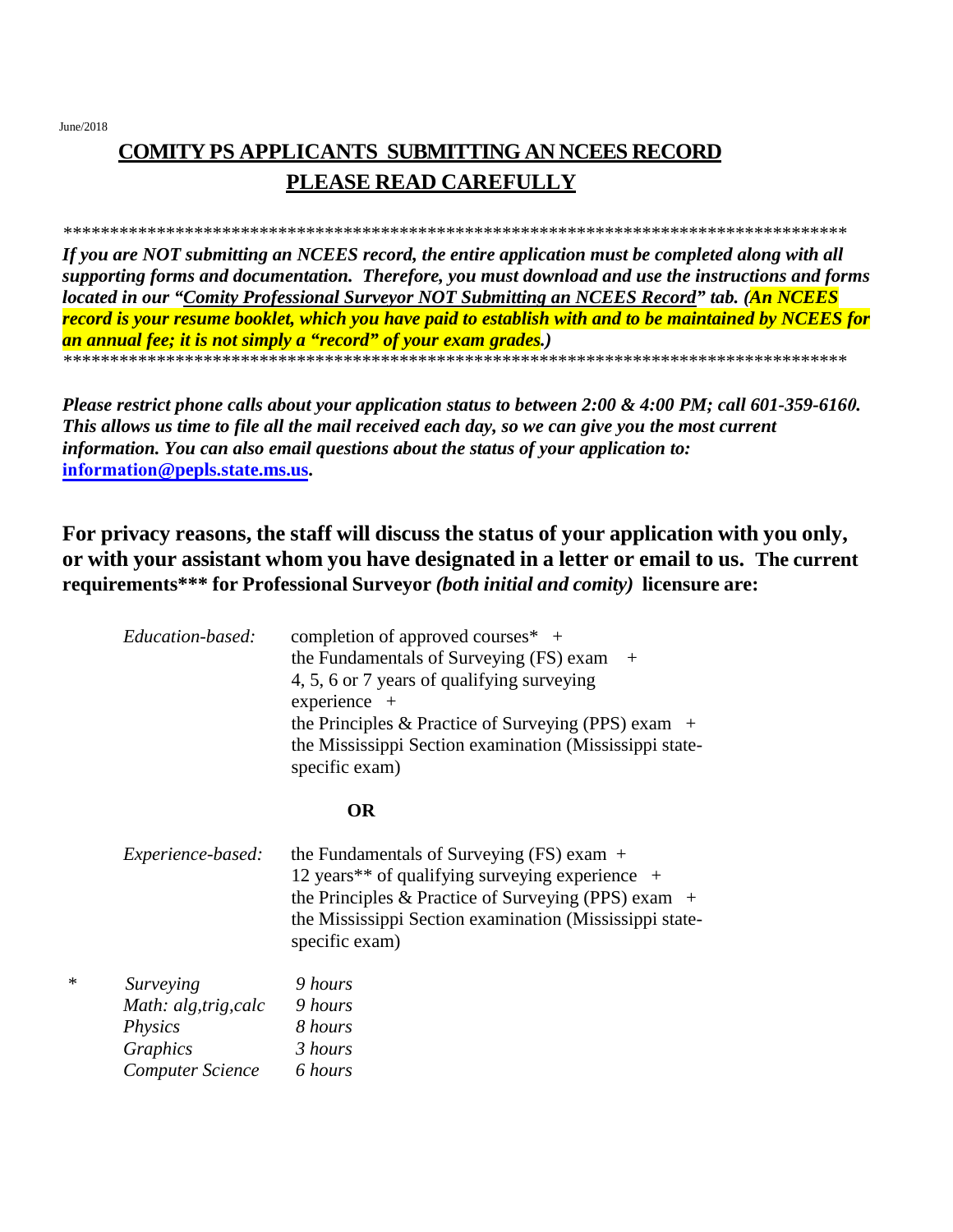*English/writing 9 hours Electives 18 hours*

*62hours with a GPA of 2.0 or higher on a 4.0 point scale in the technical courses of surveying, math, physics, graphics, and computer science* 

*Recommended electives: accounting, real estate, land law, astronomy, general business, business law*

*\*\*May be a combination of experience plus education in the approved courses listed above ; applicants not fully complying with the courses requirement, including the required GPA in the technical courses, will be considered as an "experience-based" applicant.*

*\*\*\*Please be advised that Mississippi law for Professional Surveyor licensure changed on July 1, 2016. At that time the required amount of qualifying surveying experience will depend on the level of surveying- related college coursework an applicant has. Applicants without acceptable surveying-related college coursework will be required to have twelve (12) years of qualifying surveying experience. For more information you may refer to section 73-13-77 of the Licensure Law on the Board's website.* 

### *To apply for COMITY Professional Surveyor licensure with an NCEES Record, you must complete and submit :*

| By the application filing deadline: - |                | the application, with sections $1, 2, 3$ and 6<br>complete, notarized, with fee, and passport-quality<br>photo attached. |
|---------------------------------------|----------------|--------------------------------------------------------------------------------------------------------------------------|
| By the documentation deadline:        | $\blacksquare$ | have your NCEES Record transmitted to our<br>office.                                                                     |

### *When completing the application form (with NCEES Record transmittals only).*

**GENERAL INFORMATION - Section 1** - Follow all directions carefully. Your full name (no initials) and social security number are required by state law.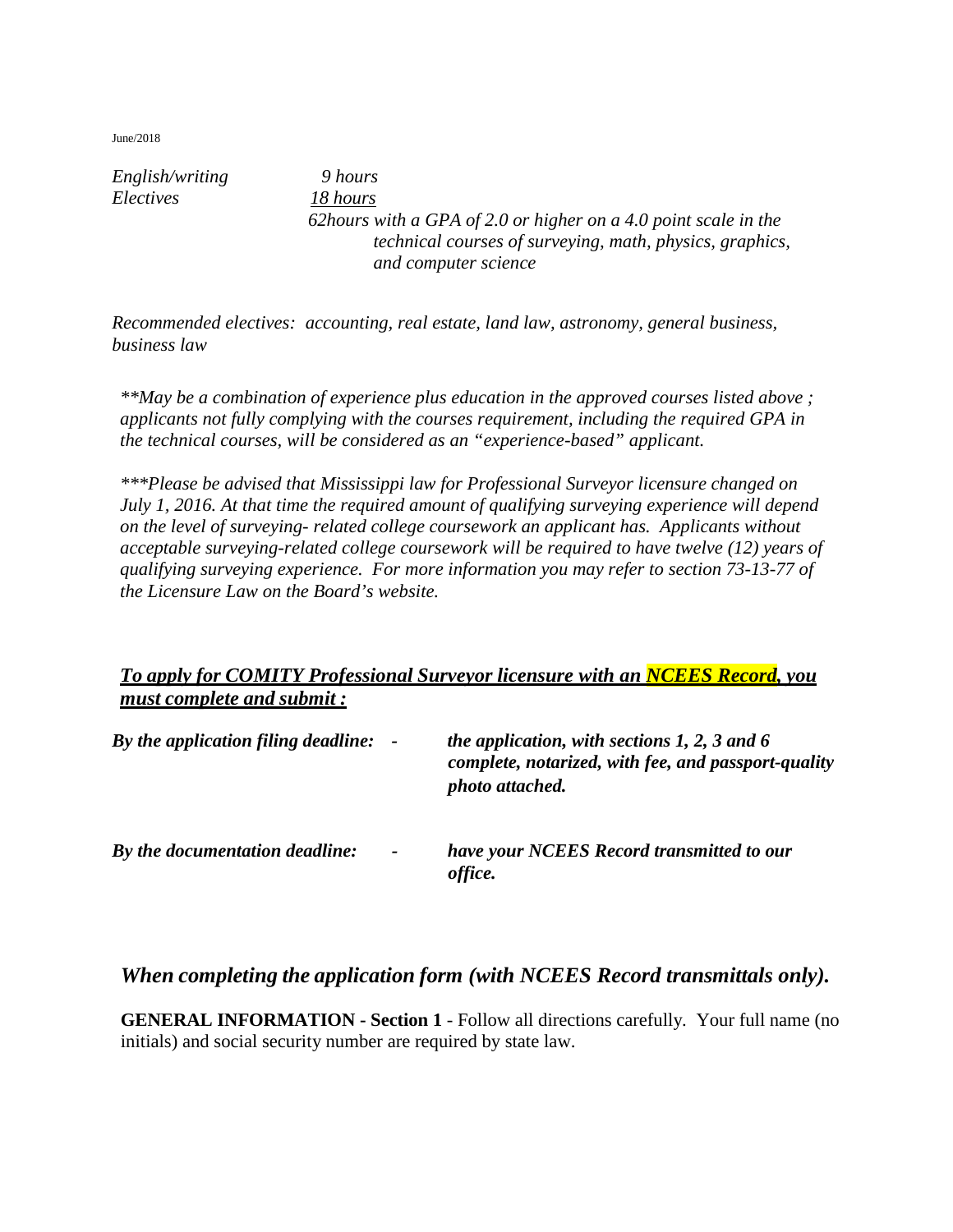**REGISTRATION/LICENSURES - Section 2 – Carefully follow all directions and completely** fill out this section. Your NCEES Record should have all the required verifications, exams, enrollments and licensure information.

**EDUCATION - Section 3 –** Fill out the college or university information section. Your NCEES Record will already contain the necessary transcripts.

**EXPERIENCE - Section 4** - Your NCEES Record should already contain your experience, so at this time, it is not necessary for you to fill out any items for Section 4.

### **However, please note that – if your NCEES Record does not depict your experience in a manner which directly correlates to our statues and rules, then you should be prepared to not only fill out this section, but to also gather references those for employment engagements.**

**REFERENCES - Section 5** – Your NCEES Record should already contain your references, so at this time, it is not necessary for you to fill out Section 5.

### **As noted above, it may be necessary for you to gather additional and or clarifying information. This includes (but not to limited to) references.**

For those seeking dual licensures (PS & PE), be advised that Rule 9.01-4 c states, "With reference to Mississippi statutes 73-13-23 and 73-13-77 and Rule 11.18, applicants seeking dual licensure (both Professional Engineer and Professional Surveyor) must meet the experience requirements for each license."

Complete the application and print it. *Be sure to retain a copy for your records.* Attach your photo (passport quality) and have the application notarized. Submit it with the application fee by mail. Please pay by check payable to the Miss. Board of Licensure. **We do not accept applications by fax or email. We are not responsible for delays or non-delivery by the mail service.** If you are submitting within a week of a deadline, we recommend a next day delivery service.

The Board reviews completed applications approximately every two to three months; they do not review incomplete applications. Once the Board has approved your application and officially cited you to the Mississippi Section examination (MS state specific exam), you will be advised by letter, directing you on the exam registration process. It is *very important* that you notify us immediately of any address change.